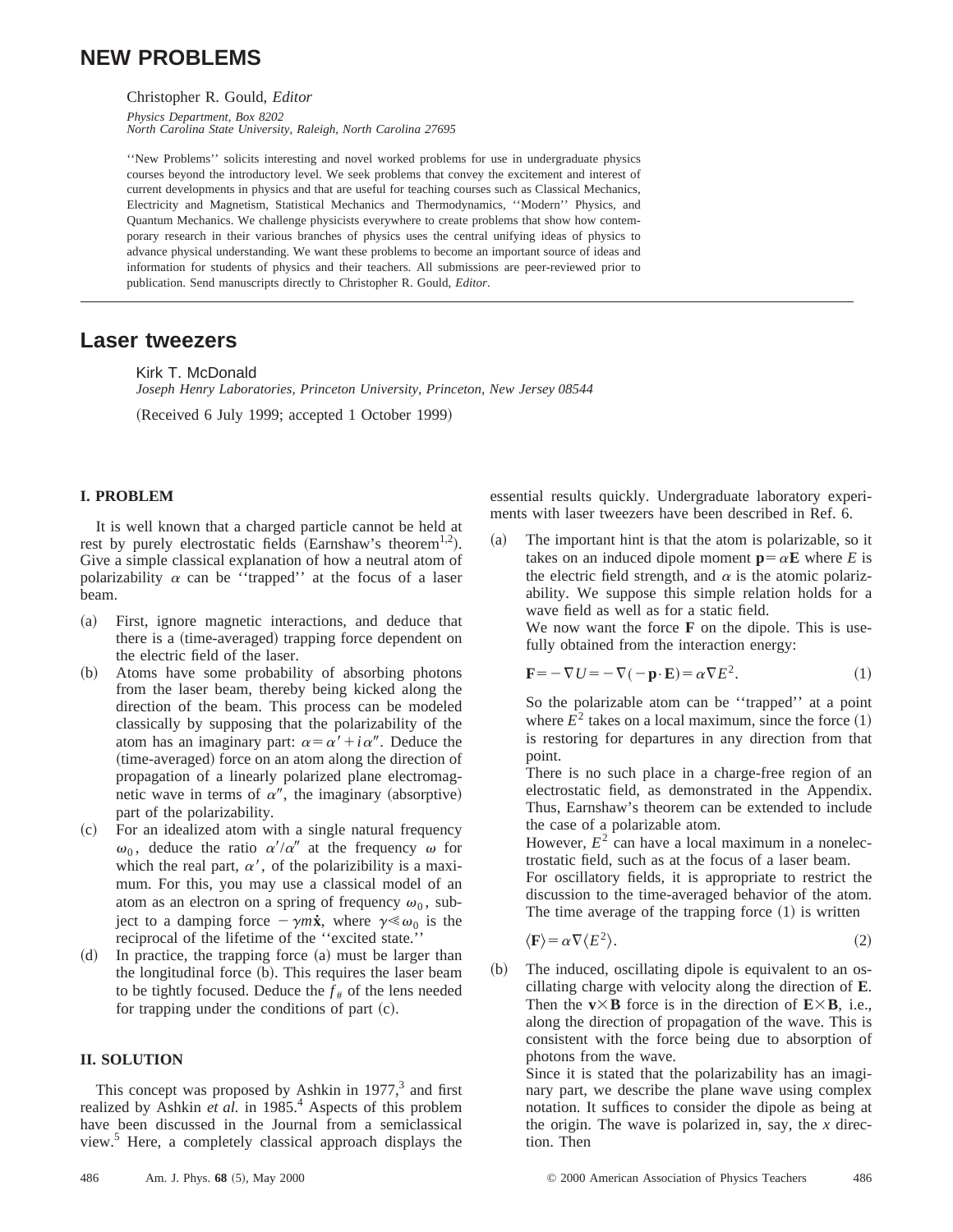$$
\mathbf{E} = E_0 \hat{\mathbf{x}} e^{i\omega t}, \quad \mathbf{B} = E_0 \hat{\mathbf{y}} e^{i\omega t}, \quad \mathbf{P} = \alpha E_0 \hat{\mathbf{x}} e^{i\omega t} = e \mathbf{x}(t). \tag{3}
$$

The oscillating dipole is equivalent to a charge *e* at distance  $\mathbf{x}(t)$  from the nucleus. The velocity of the charge is, of course, **x˙**. Then, the Lorentz force on the moving charge is (in Gaussian units)

$$
\mathbf{F} = e \frac{\dot{\mathbf{x}}}{c} \times \mathbf{B} = \frac{\dot{\mathbf{p}}}{c} \times \mathbf{B}.
$$
 (4)

More precisely, since we are using complex notation, the time-average force is

$$
\langle \mathbf{F} \rangle = \frac{1}{2} \operatorname{Re} \left( \frac{\dot{\mathbf{p}}}{c} \times \mathbf{B}^* \right) = \frac{1}{2} \operatorname{Re} \left( i \frac{\omega}{c} \alpha E_0^2 \right) \hat{\mathbf{z}} = -\frac{k}{2} \alpha'' E_0^2 \hat{\mathbf{z}}, \tag{5}
$$

where  $k=2\pi/\lambda$  is the wave number.

~c! To model the polarizability, it suffices to consider the response of the model atom to the electric field. The equation of motion is then

$$
\ddot{x} + \gamma \dot{x} + w_0^2 x = \frac{eE_0}{m} e^{i\omega t}.
$$
 (6)

The trial solution  $x = x_0 e^{i\omega t}$  leads to

$$
x_0 = \left(\frac{eE_0}{m}\right) \frac{\omega_0^2 - \omega^2 - i\gamma\omega}{(\omega_0^2 - \omega^2)^2 + \gamma^2\omega^2}.
$$
\n(7)

Since the magnitude of the dipole moment is  $p_0 = e x_0$  $=\alpha E_0$ , the polarizability is

$$
\alpha' = \left(\frac{e^2}{m}\right) \frac{\omega_0^2 - \omega^2}{(\omega_0^2 - \omega^2)^2 + \gamma^2 \omega^2},
$$
  
\n
$$
\alpha'' = -\left(\frac{e^2}{m}\right) \frac{\gamma \omega}{(\omega_0^2 - \omega^2)^2 + \gamma^2 \omega^2}.
$$
\n(8)

Since  $\alpha'' < 0$ , the force (5) is in the  $+z$  direction, as expected for photon absorption. To find the frequency at which  $\alpha'$  is maximum, we take the derivative:

$$
0 = \frac{-2\omega}{(\omega_0^2 - \omega^2)^2 + \gamma^2 \omega^2}
$$
  
 
$$
-\frac{(\omega_0^2 - \omega^2)[-4\omega(\omega_0^2 - \omega^2) + 2\omega\gamma^2]}{[(\omega_0^2 - \omega^2)^2 + \gamma^2 \omega^2]^2}.
$$
 (9)

Thus,  $\gamma \omega_0 = \omega_0^2 - \omega^2$  at the maximum, and  $\alpha'$  is maximal for  $\omega$  slightly less than  $\omega_0$ ;

$$
\omega_{\text{max}} \approx \omega_0 - \gamma/2. \tag{10}
$$

Approximating  $\gamma \omega_{\text{max}}$  by  $\gamma \omega_0$ , we have

$$
\alpha'(\omega_{\text{max}}) = \frac{e^2}{m} \frac{1}{2\gamma \omega_0} = -\alpha''(\omega_{\text{max}}). \tag{11}
$$

The desired ratio is  $\alpha'/\alpha'' = -1$ .

 $(d)$  Comparing the results for  $(a)$  and  $(b)$ , for trapping to work we must have

$$
\alpha' \frac{\partial \langle E^2 \rangle}{\partial z} > \frac{\pi}{\lambda} (-\alpha'') E_0^2 = \frac{2\pi}{\lambda} (-\alpha'') \langle E^2 \rangle. \tag{12}
$$

From optics, $\frac{7}{1}$  we know that the characteristic length for changes in the electric field along the axis near the focus is the Rayleigh range,

$$
z_0 \approx \pi f_\#^2 \lambda,\tag{13}
$$

where the  $f_{\#}$  is the usual  $f/D$  ratio of the focusing lens. That is, we can approximate

$$
\frac{\partial \langle E^2 \rangle}{\partial z} \approx \frac{\langle E^2 \rangle}{z_0} \approx \frac{\langle E^2 \rangle}{\pi f_{\#}^2 \lambda}.
$$
\n(14)

The maximum trapping force occurs about one Rayleigh range away from the focus. Using  $(14)$  in  $(12)$ , we find the requirement

$$
f_{\#} < \sqrt{\frac{\alpha'}{2\pi^2(-\alpha'')}}.
$$
\n
$$
(15)
$$

From part  $(c)$ , if we run the trap at the frequency  $\omega = \omega_0 - \gamma/2$  where the trapping term is maximal, the detrapping term is large:  $\alpha'' = -\alpha'$ . In this case, we need

$$
f_{\#} < \frac{\sqrt{2}}{2\pi} = 0.23,\tag{16}
$$

which is a very strong focus! For  $\omega < \omega_0 - \gamma/2$ , the ratio  $\alpha'/(-\alpha'')$  grows rapidly, and a softer focus can be used. But the trapping is not so strong, so other detrapping effects become important.

#### **ACKNOWLEDGMENTS**

The author wishes to thank Paul Chaikin and Will Happer for discussions of this problem, and the Editor for pointing out Refs. 9–11, which discuss the ''well known to those who know well'' theorem $^{11}$  of the Appendix.

#### **APPENDIX**

We show that an electrostatic field  $E$  (or magnetostatic field **B**) cannot have a local maximum of  $E^2 = |\mathbf{E}|^2$  at a charge-free point.

The demonstration makes use of the mean-value theorem,<sup>8</sup> that the average value of the electrostatic field in a chargefree sphere is equal to the value of the field at the center of the sphere.

If  $E^2$  has a local maximum at some point *P* in a chargefree region, then there is a nonzero *r* such that  $E^2 \le E^2(P)$ for all points (other than  $P$ ) within a sphere of radius  $r$  about *P*. Consequently,  $E \leq E(P)$  in that sphere.

Let  $\hat{z}$  point along  $E(P)$ . Then the mean-value theorem can be written

$$
\int E_z d\text{Vol} = \frac{4\pi r^3}{3} E(P),\tag{17}
$$

for the sphere about *P*. In general,  $E_z \le E$ , and by assumption  $E \leq E(P)$  for all points other than *P* within the sphere, so

$$
\int E_z d\text{Vol} \le \int E d\text{Vol} < \int E(P) d\text{Vol} = \frac{4\pi r^3}{3} E(P),\tag{18}
$$

which contradicts Eq.  $(17)$ . Hence,  $E^2$  cannot be locally maximal at *P*.

However,  $E^2$  can take on a local minimum. This has been shown by explicit examples in Ref. 9, which also provides an alternative demonstration that  $E<sup>2</sup>$  cannot have a local maximum. A brief discussion of this issue in Ref. 10 shows that